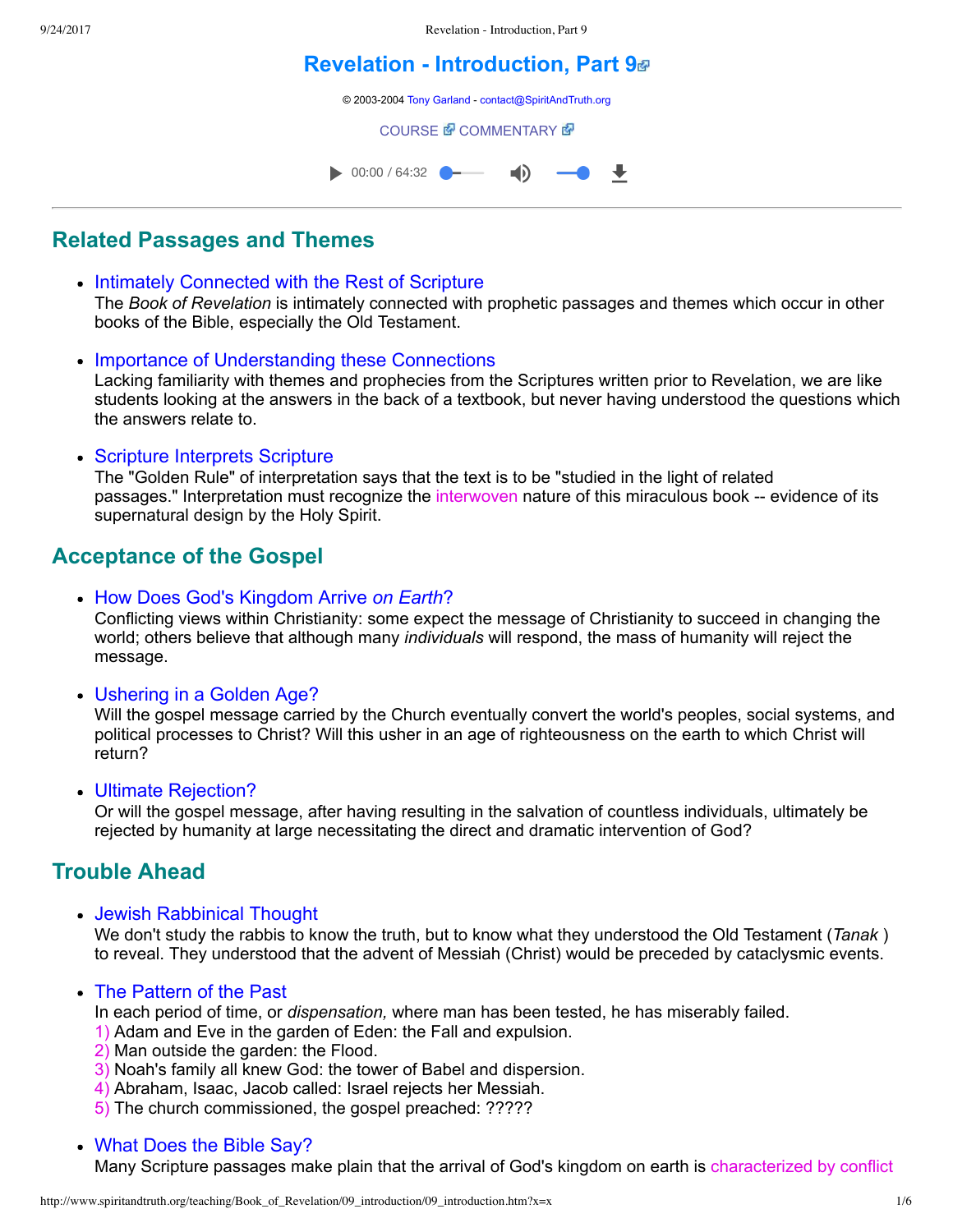and judgment. For example, [Psalm 2](http://www.spiritandtruth.org/bibles/nasb/b19c002.htm#Ps._C2V1).

# **A Kingdom Coming** *On Earth!*

### • Denied or Ignored by Many Christians

Much of Christianity either denies (reinterprets) or ignores the Scriptural teaching of the future earthly kingdom of God. Allegorical interpretation coupled with the reality of a present spiritual kingdom, causes earthly passages to be misinterpreted.

### • The Lord's Prayer

 " Our Father Who Art in Heaven, hallowed by Thy Name. Thy Kingdom come, Thy will be done on earth as it is in heaven. "

But how does His will come to be done on earth?

## **A Dramatic Intervention**

- The Kingdom Arrives Dramatically
	- 1) Earth's rulers reject God and His Christ [\(Psalm 2\)](http://www.spiritandtruth.org/bibles/nasb/b19c002.htm#Ps._C2V1).
	- 2) God's kingdom finally smashes all other kingdoms (Dan. 2:34-35, Dan. 2:44-45)...
	- 3) Saints persecuted until God intervenes (Dan. 7:21-27).
	- 4) Jesus stains His garments with blood at His Second Coming (Isa. 63:1-6; Rev. 19:11-18).

### A Time Like No Other

The arrival of God's Kingdom on earth will be a time of trouble like no other, especially for the Jews (Dan. 12:1-4; Jer. 30:3-7; Mat. 24:15-22).

• Scriptural Terms

[The more notable terms given for this period by Scripture include: "The 70th Week of Daniel" \(Dan.](http://www.spiritandtruth.org/bibles/nasb/b27c009.htm#Dan._C9V27) 9:27); "The Time of Jacob's Trouble" ([Jer. 30:7](http://www.spiritandtruth.org/bibles/nasb/b24c030.htm#Jer._C30V7)); "The Day of the Lord" ([Joel 2:1](http://www.spiritandtruth.org/bibles/nasb/b29c002.htm#Joel_C2V1)); "The Great Tribulation" ([Mat. 24:21](http://www.spiritandtruth.org/bibles/nasb/b40c024.htm#Mat._C24V21)).

Tribulation Precedes the Kingdom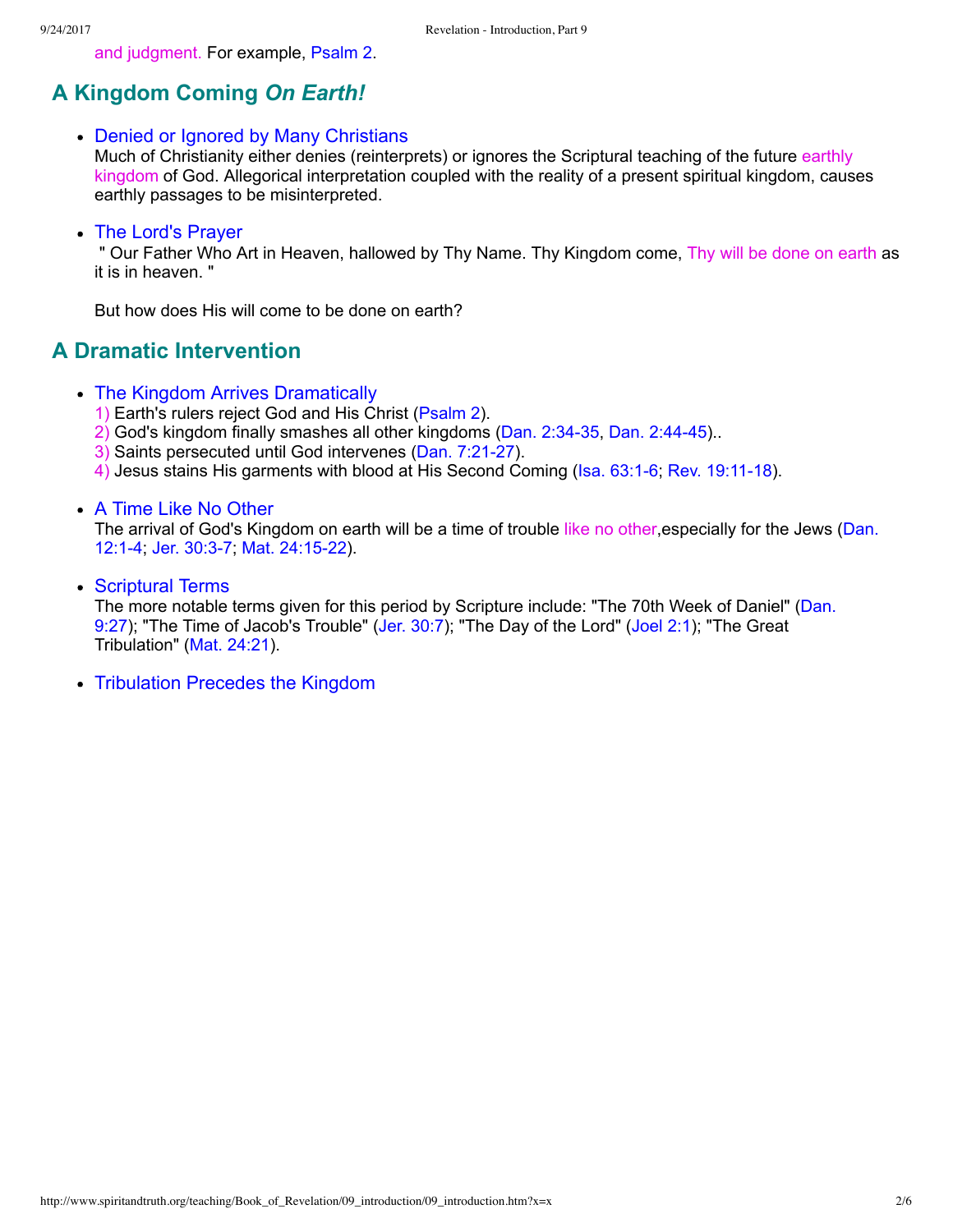

Copyright © 2003 Ariel Ministries ([www.ariel.org](http://www.ariel.org/)), P.O. Box 3723, Tustin, CA 92781. Used by permission. [Fruchtenbaum, *Footsteps of Messiah*, 2].

#### Darkest Before the Dawn

These dark passages are followed by incredible blessing and hope as the Messianic kingdom is established (Zec. 14:8-11). This is the kingdom spoken of by the disciples prior to Jesus' ascension (Acts 1:6) and within which they [\(Mat. 19:28](http://www.spiritandtruth.org/bibles/nasb/b40c019.htm#Mat._C19V28)) and fellow believers in Christ [\(Rev. 20:4\)](http://www.spiritandtruth.org/bibles/nasb/b66c020.htm#Rev._C20V4) will rule.

The Millennial Kingdom on Earth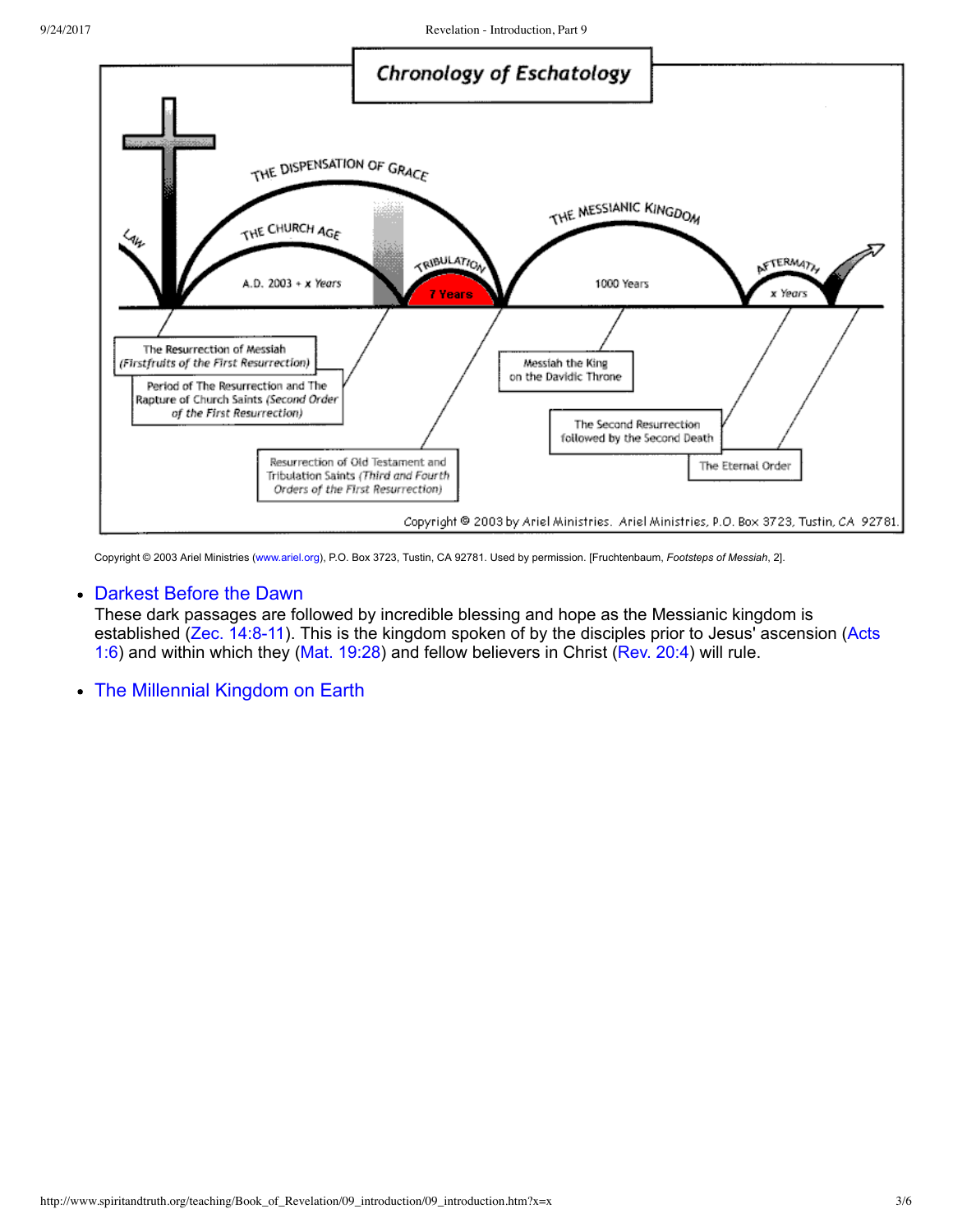

Copyright © 2003 Ariel Ministries ([www.ariel.org](http://www.ariel.org/)), P.O. Box 3723, Tustin, CA 92781. Used by permission. [Fruchtenbaum, *Footsteps of Messiah*, 2].

## **Revelation and the Olivet Discourse**

#### What Did Jesus Say?

In [Matthew 24](http://www.spiritandtruth.org/bibles/nasb/b40c024.htm#Mat._C24V1), Jesus responds to three questions by the disciples:

- 1) When would Herod's Temple be destroyed?
- 2) What would be the sign of Jesus' coming?
- 3) What would be the sign of the end of the age?

### The Olivet Discourse compared with Revelation

| Event                          | <b>Revelation 6</b> | <b>Matthew 24</b> | Mark 13                  | Luke 21       |
|--------------------------------|---------------------|-------------------|--------------------------|---------------|
| False messiahs, false prophets | <b>Rev. 6:2</b>     | Mat. 24:5,11      | <b>Mark 13:6</b>         | Luke 21:8     |
| Wars                           | Rev. 6:2-4          | Mat. 24:6-7       | Mark 13:7                | Luke 21:9     |
| International discord          | Rev. 6:3-4          | Mat. 24:7         | <b>Mark 13:8</b>         | Luke 21:10    |
| Famines                        | Rev. 6:5-8          | Mat. 24:7         | <b>Mark 13:8</b>         | Luke 21:11    |
| Pestilences                    | <b>Rev. 6:8</b>     |                   |                          | Luke 21:11    |
| Persecution, martyrdom         | Rev. 6:9-11         | Mat. 24:9         | Mark 13:9-13             | Luke 21:12-17 |
| Earthquakes                    | Rev. 6:12           | Mat. 24:7         | <b>Mark 13:8</b>         | Luke 21:11    |
| Cosmic phenomena               | Rev. 6:12-14        | Mat. 24:29        | Mark 13:24-25 Luke 21:11 |               |

## **Genesis and Revelation**

### Genesis and Revelation as Bookends

" The Book of Revelation is the sequel to the Book of Genesis, the two books together bounding all history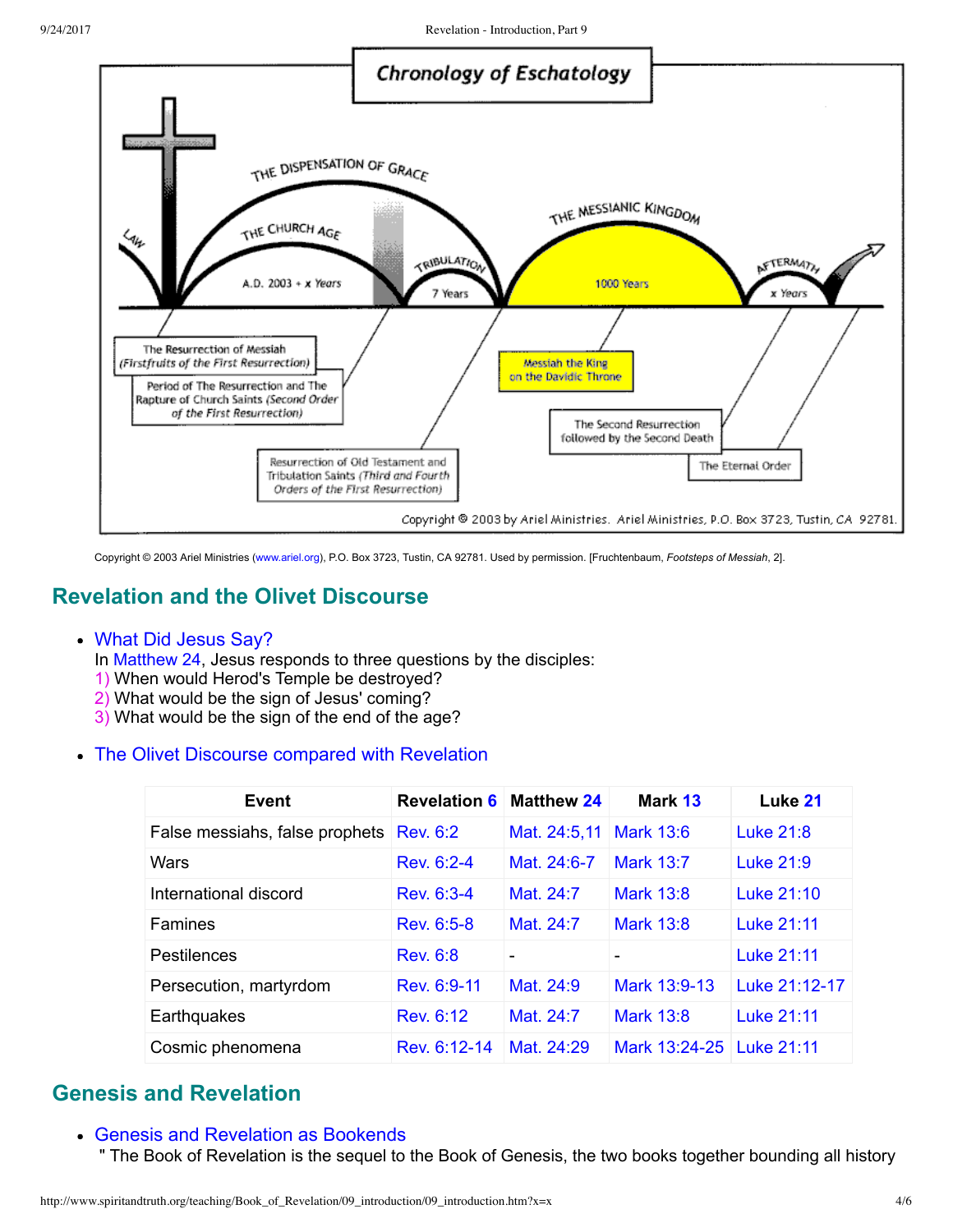and bounding all of God's revelations to mankind. They constitute the alpha and omega of God's written Word, the Book of Beginnings and the Book of Unveilings. " -- Henry Morris, *The Revelation Record*, 14.

### • Extensive Correlations

Given the extensive correlations between Genesis and Revelation, it is difficult to understand how the authority of the Book of Revelation could have been questioned and the text neglected by some.

## • Probationary vs. Eternal World

| <b>Genesis (probationary world)</b>                  | <b>Revelation (eternal world)</b>            |  |  |
|------------------------------------------------------|----------------------------------------------|--|--|
| Division of light and darkness (Gen. 1:4)            | No night there (Rev. 21:25)                  |  |  |
| Division of land and sea (Gen. 1:10)                 | No more sea (Rev. 21:1)                      |  |  |
| Rule of sun and moon (Gen. 1:16)                     | No need of sun or moon (Rev. 21:23)          |  |  |
| First heavens and earth finished (Gen 2:1-3)         | New heaven and earth forever (Rev. 21:2)     |  |  |
| Man in a prepared garden (Gen. 2:8-9)                | Man in a prepared city ( $Rev. 21:2$ )       |  |  |
| River flowing out of Eden (Gen. 2:10)                | River flowing from God's throne (Rev. 22:1)  |  |  |
| Tree of life in the midst of the garden $(Gen. 2.9)$ | Tree of life throughout the city (Rev. 22:2) |  |  |
| Gold in the land (Gen. 2:12)                         | Gold in the city (Rev. 21:21)                |  |  |
| Bdellium and the onyx stone (Gen. 2:12)              | All manner of precious stones (Rev. 21:19)   |  |  |
| God walking in the garden (Gen. 3:8)                 | God dwelling with His people (Rev. 21:3)     |  |  |
| The Spirit energizing (Gen. 1:2)                     | The Spirit inviting (Rev $22:17$ )           |  |  |
| Bride formed for her husband (Gen. 2:21-23)          | Bride adorned for her husband (Rev. 21:2)    |  |  |
| Command to multiply (Gen. 1:28)                      | Nations of the saved (Rev. 21:24)            |  |  |
| Garden accessible to the Liar (Gen. 3:1-5)           | City closed to all liars (Rev. 21:27)        |  |  |
| Man in God's image (Gen. 1:27)                       | Man in God's presence $(Rev. 21:3)$          |  |  |
| Man the probationer (Gen. 2:17)                      | Man the heir (Rev. $21:7$ )                  |  |  |

Morris, *The Revelation Record*, 22.

## **Summary**

1. Revelation Intimately Tied to Previous Biblical Revelation Understanding related passages and themes is essential to understanding Revelation.

### 2. God's Kingdom *on Earth!*

Although there is currently a "mystery" form of the kingdom where God dwells in the hearts of the saved, the literal earthly kingdom is yet future.

### 3. Trouble Ahead

The kingdom of God will not arrive peacefully or gradually. God will unexpectedly, suddenly, and dramatically intervene in history.

### 4. A Dark Day followed by Light

The "Day of the Lord" is a day of deep darkness and God's wrath (Joel 2:1-2; Amos 5:18-20). But it ushers in the return of Christ and the blessing of His subsequent millennial reign on the earth.

### 5. Restoration of Creation

The eternal state includes a new heavens and a new earth within which God's original design of